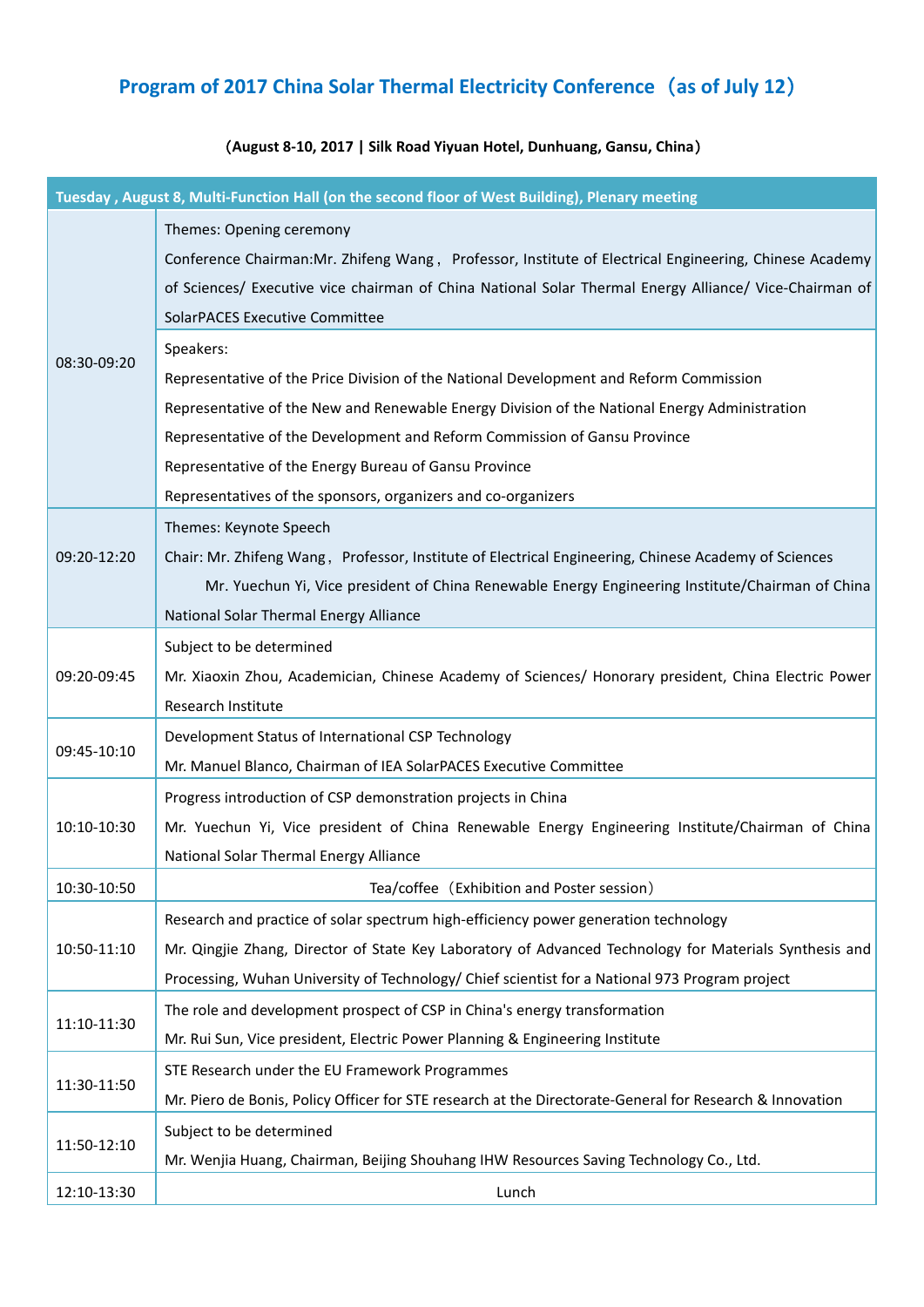|                 | Tuesday, August 8, Multi-Function Hall (on the second floor of West Building), Plenary meeting           |
|-----------------|----------------------------------------------------------------------------------------------------------|
|                 | Themes: Design and Engineering Practice of the CSP system (15' for speech and 5' for Q&A)                |
|                 | Chair: Mr.Xiaoping Qin, General manager of Inner Mongolia Energy Engineering Co., Ltd./ Vice chairman of |
| 13:30-18:00     | China National Solar Thermal Energy Alliance                                                             |
|                 | Mrs. Ruomei Li, Former secretary general of Chinese Society for Electrical Engineering                   |
|                 | Solar thermal utilization policy and industry development in Chile                                       |
| 13:30-13:55     | Mr. Rodrigo Mancilla, Executive director, Chile's Solar Energy Council                                   |
|                 | Introduction of CSP development in Morocco                                                               |
| 13:55-14:20     | Mr. Samir Rachidi, Coordinator of R & D project for Moroccan Agency for Sustainable Energy (MASEN)       |
|                 | Several problems of solar molten salt tower plant                                                        |
| 14:20-14:45     | Mr. Jin Jianxiang, research fellow of School of Control Science and Engineering, Zhejiang University/    |
|                 | President and chief engineer of Zhejiang Supcon Solar Technology Co., Ltd                                |
|                 | CSP and peak shaving of power network                                                                    |
| 14:45-15:05     | Mr. Ke Li, President of Enesoon                                                                          |
|                 | Execution report of the RAYSPOWER's 50 MW PTC project in Yumen East Town                                 |
| 15:05-15:30     | Mr. Liming Xue, Founder of Rayspower Energy Group Co., Ltd                                               |
| 15:30-15:50     | Tea/coffee (Exhibition and Poster session)                                                               |
|                 |                                                                                                          |
|                 | Selection of the main process equipment for CSP                                                          |
| 15:50-16:10     | Mr. Xiaohui Zhao, Chief engineer of New Energy Development Company of Northwest Electric Power           |
|                 | Design Institute Co., Ltd                                                                                |
| 16:10-16:30     | Key technologies of system integration based on Qinghai Gonghe Solar power tower project                 |
|                 | Mr. Bin Xiao, deputy chief engineer of Northwest Engineering Corporation Limited of Power China          |
| 16:30-16:50     | Technical and economic analysis of a 50MW PTC plant                                                      |
|                 | Mr. Eugenio Rodrguez, Foreign expert of Focusing Solar Science and Technology (Beijing) Co., Ltd         |
| 16:50-17:10     | Optimization of a Fresnel CSP system design                                                              |
|                 | Mr. Jiantao Zheng, Deputy director, Huaneng Clean Energy Research Institute, ChinaHuaneng Group          |
|                 | Economic analysis of PTC and SPT projects                                                                |
| 17:10-17:30     | Mr. Keith Lovegrove, Head of Solar Thermal, ITP Energised Group                                          |
| 17:30-18:20     | Themes: Panel: Prediction of LCOE of CSP                                                                 |
|                 | Host: Mr. Rui Sun, Vice president, Electric Power Planning & Engineering Institute                       |
| <b>Speakers</b> | Representative of Price Division of the National Development and Reform Commission                       |
|                 | Mr. Hongchuan Li, General manager, CSP Division of Huang He Hydropower Development Co., Ltd              |
|                 | Mr. Ke Yu, General manager, Royal Tech CSP Limited                                                       |
|                 | Mr. Bin Xiao, deputy chief engineer of Northwest Engineering Corporation Limited of Power China          |
|                 | Mr. Liming Xue, Founder, Rayspower Energy Group Co., Ltd.                                                |
|                 | Mr. Zhihao Yao, General manager and CTO of SunCan Co., Ltd/Vice Chairman of China National Solar         |
|                 | <b>Thermal Energy Alliance</b>                                                                           |
|                 |                                                                                                          |
| 19:30-21:00     | Welcome Banquet (sponsored by Beijing Shouhang Ihw Resources Saving Technology Co., Ltd)                 |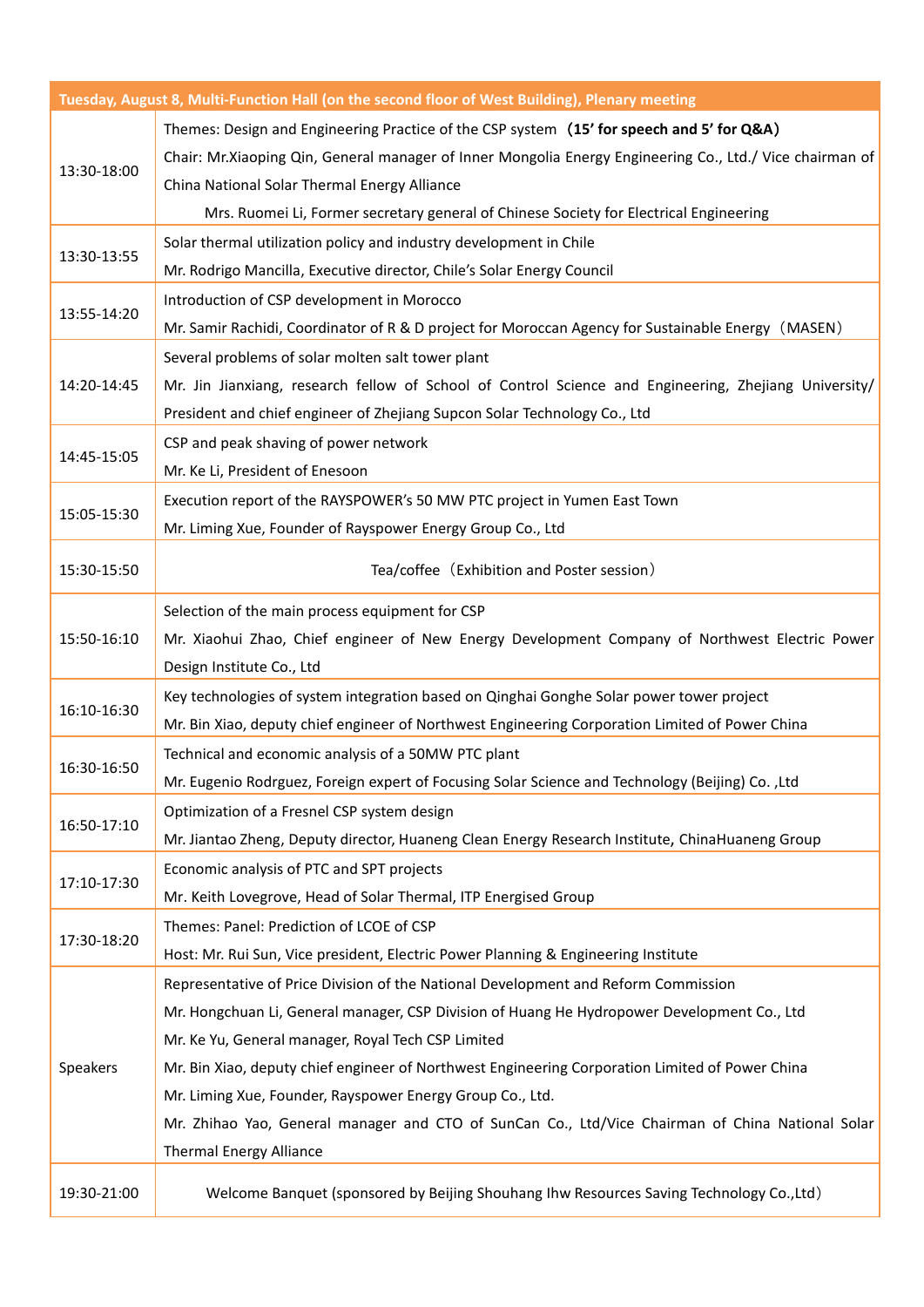|             | Wednesday, August 9, Multi-Function Hall (on the second floor of West Building), Plenary meeting            |
|-------------|-------------------------------------------------------------------------------------------------------------|
| 08:30-12:15 | Themes: Solar collecting technology of CSP (15' for speech, 5' for Q&A)                                     |
|             | Chair: Mr. Yueshe Wang, Professor, Xi'an Jiao Tong Uinversity                                               |
|             | Mr. Jiantao Zheng, Deputy director, Huaneng Clean Energy Research Institute, China Huaneng Group            |
| 08:30-08:50 | Application of system simulation technology in CSP                                                          |
|             | Mr. Ershu Xu, Professor, Institute of Electrical Engineering, Chinese Academy of Sciences                   |
|             | Simulation and optimization on the solar field of a parabolic trough molten saltCSP plant                   |
| 08:50-09:10 | Mr. Huifu Wang, Beijing University of Technology                                                            |
| 09:10-09:30 | Technical problems of theparabolic trough receivers for commercial power plants                             |
|             | Mrs. Man Kang, General manager, Huiyin Group                                                                |
|             | Backward ray tracing with effective solar brightness used to simulate the concentrated flux map of a solar  |
| 09:30-09:50 | tower concentrator                                                                                          |
|             | Mr. Minghuan Guo, Associate Professor, Institute of Electrical Engineering, Chinese Academy of Sciences     |
|             | Hydraulic proportional and hydrostatic driving system and tracking device for heliostats in a solar power   |
| 09:50-10:10 | tower plant (two-axis tracking)                                                                             |
|             | Mr. Xiaoting Zhou, Engineer of Ouman new energy technology and equipment (Tianjin) Co., Ltd                 |
| 10:10-10:30 | Study on design method of molten salt solar receiver based on material thermal stress                       |
|             | Mr. Pengfei Chen, Northwest Engineering Corporation Limited, POWER CHINA                                    |
| 10:30-10:50 | 20'Tea/coffee (Exhibition and Poster session)                                                               |
|             | Dynamic simulation and experimental study of a molten salt receiver                                         |
| 10:50-11:10 | Mr. Qiangqiang Zhang, Associate Professor, Institute of Electrical Engineering, Chinese Academy of          |
|             | Sciences                                                                                                    |
|             | The study on heat transfer and stress characteristic of receiver tube in three kinds of irradiation heating |
| 11:10-11:30 | model                                                                                                       |
|             | Mr. Yang Duan, Central Technology Institute of Shanghai Electric Group Company Limited                      |
| 11:30-11:50 | Research on heat flux distribution uniformity of the solar receiver based on carbon particles               |
|             | Mr. Yabin Jin, PhD, State Key Laboratory of Multiphase Flow in Power Engineering, Xi'an Jiao Tong           |
|             | University                                                                                                  |
| 11:50-12:10 | Key points for selection and application of heat transfer oil for CSP plants                                |
|             | Mr. Biao Bai, HTF technology manager, Dow Chemical (China) Investment Co., Ltd.                             |
| 12:10-13:30 | Lunch                                                                                                       |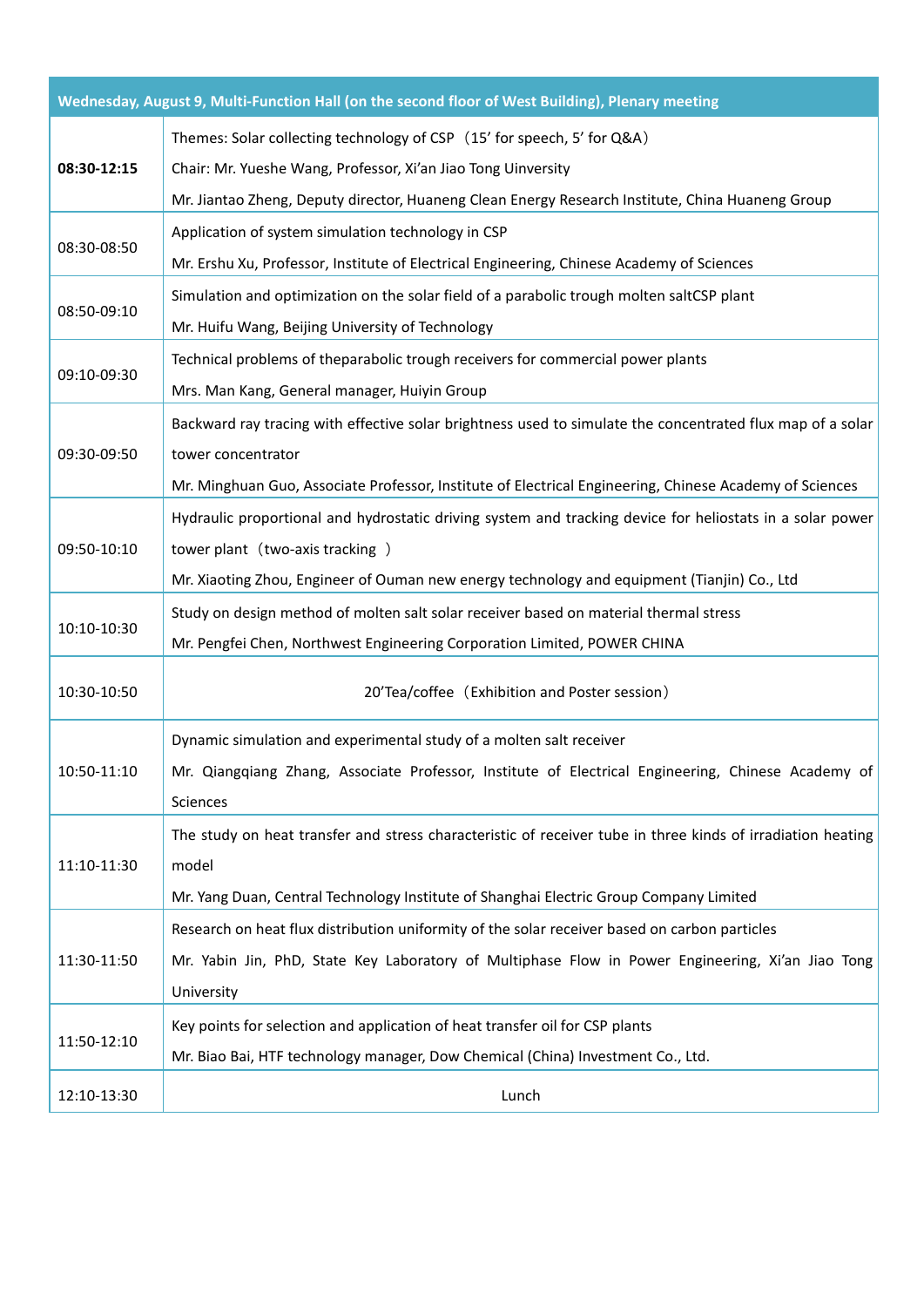|             | Wednesday, August 9, Multi-Function Hall (on the second floor of West Building), Plenary meeting                                                                                                                                                                                                                                                                                                                                                  |
|-------------|---------------------------------------------------------------------------------------------------------------------------------------------------------------------------------------------------------------------------------------------------------------------------------------------------------------------------------------------------------------------------------------------------------------------------------------------------|
| 13:30-17:30 | Themes: High temperature heat storage heat exchange technology, testing and measurement method<br>(15'speech, 5'Q&A)<br>Chair: Mrs. Jing Ding, Professor of Sun Yat-sen University<br>Mr. Li Zhao, Professor of Tianjin University                                                                                                                                                                                                                |
| 13:30-13:50 | Design and commissioning of heat storage system<br>Mr. Eugenio Rodrguez, Foreign expert of Focusing Solar Science and Technology (Beijing) Co., Ltd                                                                                                                                                                                                                                                                                               |
| 13:50-14:10 | Research progress of high temperature molten salt storage technology<br>Mr. Zhongfeng Tang, Professor, Shanghai Institute of Applied Physics, Chinese Academy of Sciences                                                                                                                                                                                                                                                                         |
| 14:10-14:30 | Development and engineering application of high temperature heat transfer and thermal storage<br>technology of molten salt<br>Mr. Yuting Wu, Professor, Beijing University of Technology                                                                                                                                                                                                                                                          |
| 14:30-14:50 | Experimental study of temperature distribution regularities of molten salt thermal storage tank and<br>insulated foundation<br>Mr. Xiao Ming Zhang, PhD, Key Laboratory of Enhanced Heat Transfer and Energy Conservation, Ministry of<br>Education and Key Laboratory of Heat Transfer and Energy Conversion, Beijing municipality, Beijing<br>University of Technology                                                                          |
| 14:50-15:10 | Application of EDPF-NT+ system in solar parabolic trough power plants<br>Mr. Chen Cai, Engineer, Engineering Center of Beijing GuodianZhishen Control Technology Co. Ltd                                                                                                                                                                                                                                                                          |
| 15:10-15:30 | Design of tracing system for parabolic troughsolar thermalpower plant<br>Mr. Qinghua Bi, Inner Mongolia Electric Power Survey & Design Institute Co., Ltd.                                                                                                                                                                                                                                                                                        |
| 15:30-15:50 | 20'Tea/coffee (Exhibition and Poster session)                                                                                                                                                                                                                                                                                                                                                                                                     |
| 15:50-16:10 | Physicochemical properties of molten salts for CSP<br>Mr. Peng Zhang, Shanghai Institute of Applied Physics, Chinese Academyof Sciences                                                                                                                                                                                                                                                                                                           |
| 16:10-16:30 | Using optical fiber for molten salt tank bottom leakage detection<br>Mr. Song Tian, Senior engineer, Shandong Electric Power Construction Corporation III                                                                                                                                                                                                                                                                                         |
| 16:30-16:45 | Method for improving light to heat conversion efficiency of CSP<br>Mr. Dongdong Zheng, Engineer, Suzhou Novtec Control Co., Ltd.                                                                                                                                                                                                                                                                                                                  |
| 16:45-17:00 | undetermined<br>undetermined, Bao steel-special steel Co., Ltd.                                                                                                                                                                                                                                                                                                                                                                                   |
| 17:00-17:15 | Test method for thermal performance of parabolic trough solar collectors<br>Mr. Li Xu, Associate Professor, Institute of Electrical Engineering, Chinese Academy of Sciences                                                                                                                                                                                                                                                                      |
| 17:15-17:30 | The measurement method of the tracking accuracy for heliostats<br>Mr. Feihu Sun, Associate Professor, Institute of Electrical Engineering, Chinese Academy of Sciences                                                                                                                                                                                                                                                                            |
| 17:30-18:20 | Themes: Panel: How to better promote the construction of the first batch of CSP demonstration projects<br>Host: Mr. Xiang Huang, Deputy director of Technical Expert Committee of China National Solar Thermal<br><b>Energy Alliance</b>                                                                                                                                                                                                          |
| Speakers    | Mr. Wenyuan Cao, Deputy director, Energy Bureau of Dunhuang city, Gansu province<br>Mr. Jianxiang Jin, President and chief engineer of Zhejiang Supcon Solar Technology Co., Ltd<br>Mr. Duowang Fan, President of DCTC Co., Ltd<br>Mr. Xiaohui Zhao, Chief engineer of New Energy Development Company of Northwest Electric Power<br>Design Institute Co., Ltd<br>Mr. Xiaoping Qin, General manager of Inner Mongolia Energy Engineering Co., Ltd |
| 19:30-21:00 | Mr. Jixue Wang, Director, New EnergyDepartment, China Renewable Energy Engineering Institute<br>Celebration dinner (Sponsored by Enesoon)                                                                                                                                                                                                                                                                                                         |